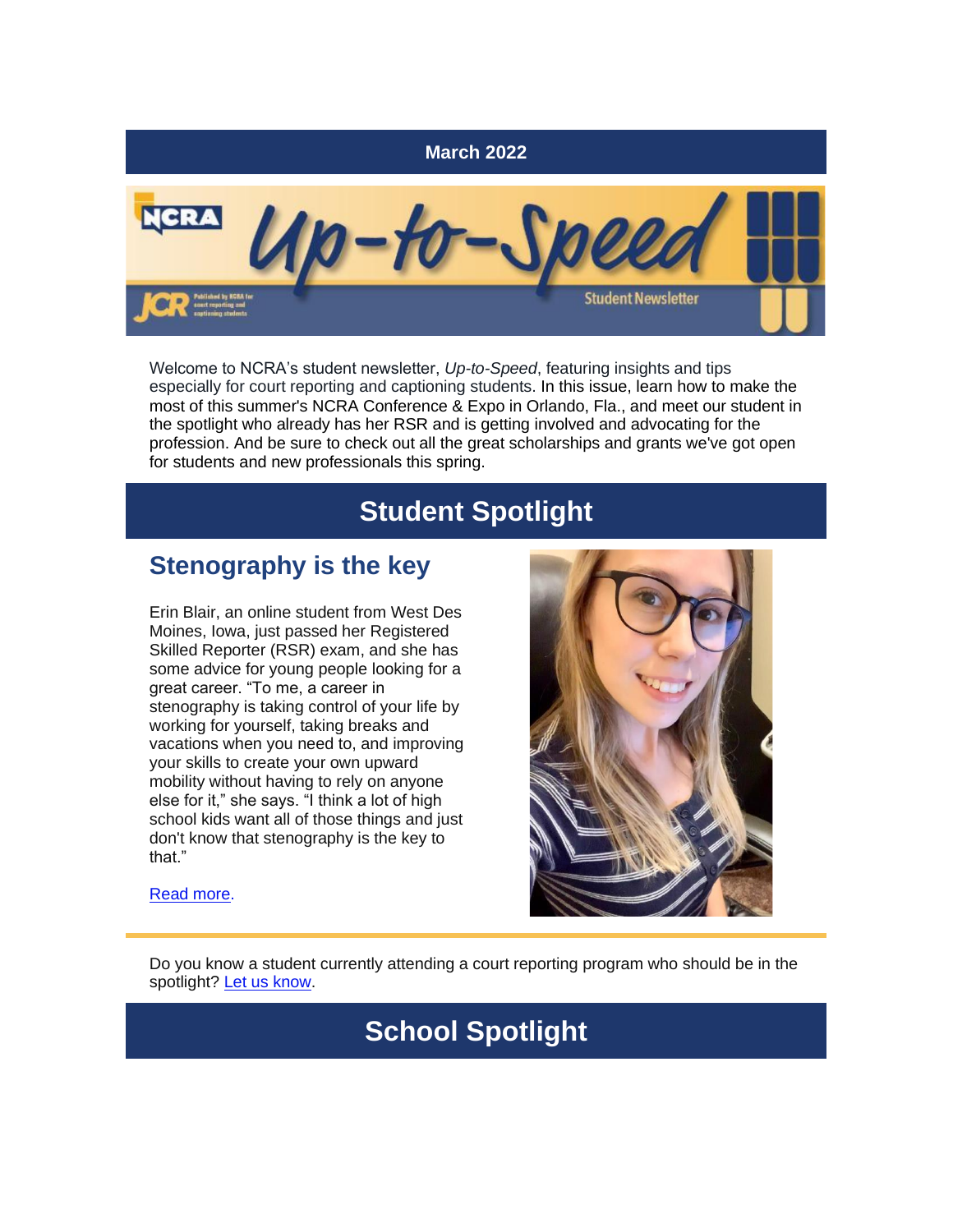

## **Gadsden State Community College**

This issue we highlight Gadsden State Community College. The court reporter programs offered in our School Spotlight have met the General Requirements and Minimum Standards established by the Council on Approved Student Education of NCRA. This is a chance for members to get to know these programs and hear from their students and teachers.

[Read more.](https://www.thejcr.com/2022/03/18/school-spotlight-gadsden-state-community-college/)



**Student achievements**

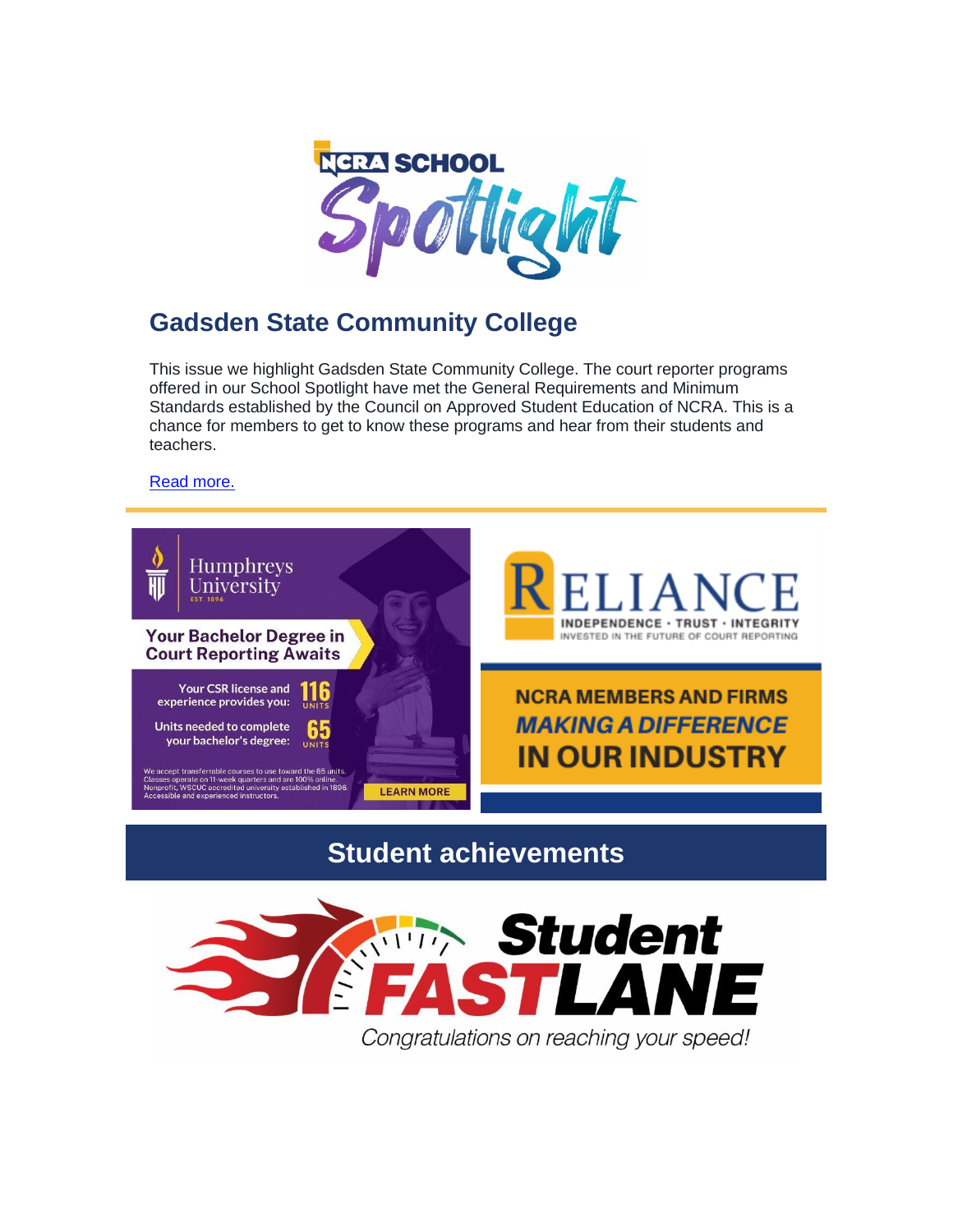NCRA is proud to offer the Student Fast Lane program to recognize student speed accomplishments and graduates. This program was created at the suggestion of program administrators and teachers who were inspired by the large student turnout at the 2021 NCRA Conference & Expo. NCRA reaches out to all court reporting programs asking for their assistance in recognizing student speed accomplishments at the 150, 160, 180, 200, and 225 wpm speeds, as well as recent graduates.

#### [Read more.](https://www.thejcr.com/2022/03/24/the-fast-lane-3/)

# **2022 NCRA Conference & Expo**



### **We're going to Orlando!**

Make your summer plans to be inspired by those already working in the field! The 2022 NCRA Conference & Expo is happening this summer at the Hyatt Regency in Orlando, Fla., July 21-24. Registration opens April 15, but you can book your NCRA group hotel rate and get a sneak peek of the event now.

[Learn more.](https://www.thejcr.com/2022/03/07/were-going-to-orlando/)

#### **Gearing up for the NCRA Conference as a student**

Dana Spear, a student at San Antonio College in Texas, is on her way to her fourth NCRA Conference & Expo. Spear breaks down all the great reasons for students to attend a Conference including meeting keynote speakers like entrepreneur Debbi Fields (pictured with Dana, right, from the 2021 event) — and offers tips such as the best way to network and make the most of your time.



#### [Learn more.](https://www.thejcr.com/2022/03/25/gearing-up-for-the-ncra-conference-as-a-student/)

**How You Can Get Involved with NCRA**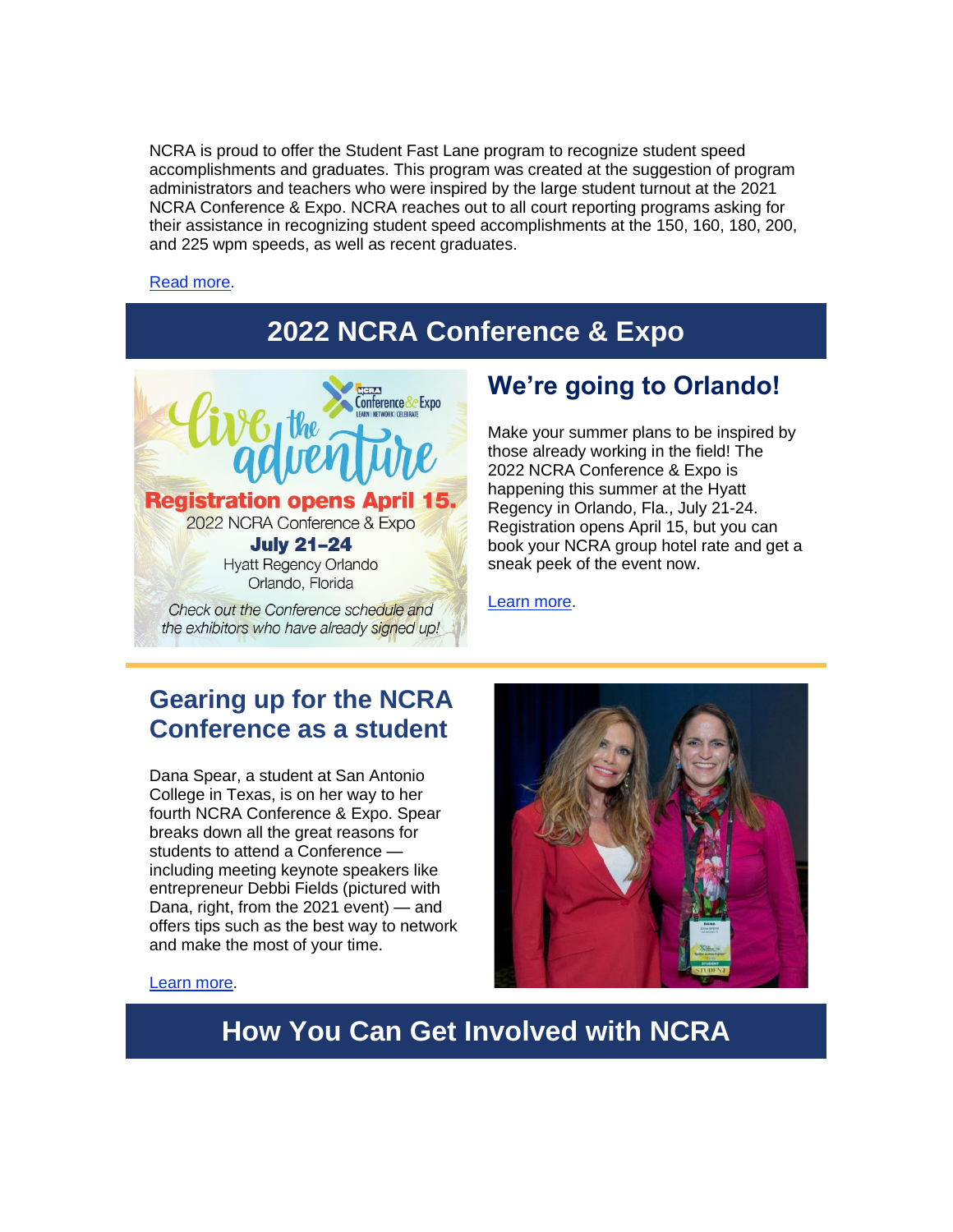**[JOIN NCRA](https://portal.ncra.org/JoinNCRA/SelectPackage.aspx)** as a student member and get access to discounts on testing, Conference registration, study guides, and more.

**[CONTRIBUTE](mailto:jcrfeedback@ncra.org)** to *Up-to-Speed* by submitting articles, study tips, questions for reporters and instructors, and other suggestions.

**[LEARN](https://www.ncra.org/home/get-involved/foundation/foundation-programs/NCRF-scholarships-and-grants/)** about upcoming scholarship and grant opportunities.



### **Grants and Scholarships**

#### **Students, apply by April 14** for the next Career Launcher **Grant drawing.**

You could earn an award that covers your 10-module NCRF Career Launcher fees.



## **Deadline to apply for Career Launcher Student Grants is April 14**

Students are encouraged to apply for the National Court Reporters Foundation (NCRF) quarterly Career Launcher Student Grants. The grants cover the cost to participate in the student program, which is \$100 for members and \$175 for nonmembers.

[Learn more.](https://www.thejcr.com/2022/03/24/deadline-to-apply-for-career-launcher-student-grants-is-april-14/)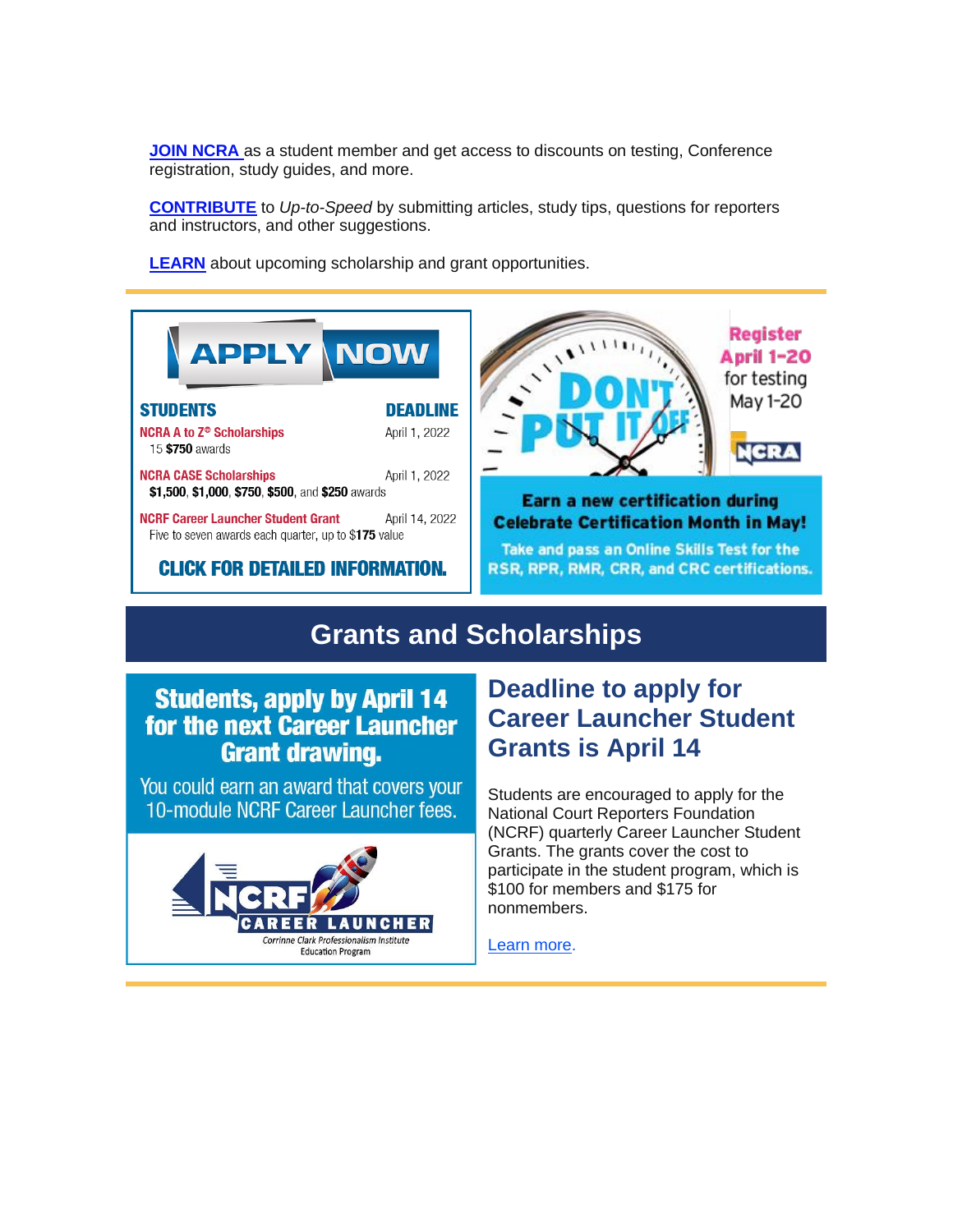## **New Professional Reporter Grants open April 1**

The National Court Reporters Foundation (NCRF) encourages recent graduates to apply for its New Professionals Reporters Grant, which awards \$2,000 to help support start-up expenses for a new reporter working in any of three career paths: Judicial (official/freelance), CART, or captioning.

#### **ATTENTION**

#### **New Professionals!** Grants to help you fund your career.

**New Professional Reporter Grants** 

\$2,000 first place  $\cdot$  \$1,000 second place Apply April 1-June 3

**Monyeen Black Memorial Grant** 

\$1,000 grant Apply May 1-June 30

Click to apply and for more information.

#### [Read more.](https://www.thejcr.com/2022/03/25/new-professional-reporter-grant-opens-april-1/)



### **It's not too late to apply for CASE and NCRA A to Z ® Scholarships**

Procrastinators, take heed! There is still time to apply for these great scholarships and lighten the load of your educational finances. Students who have completed an NCRA A to Z® Intro to Steno Machine Shorthand program may be eligible for one of 15 NCRA A to Z® Scholarships. And students from NCRA-approved programs are encouraged to apply for one of five CASE scholarships. **The deadline to apply is April 1.**

[Learn more.](https://www.thejcr.com/2022/03/18/its-not-too-late-to-apply-for-case-and-ncra-a-to-z-scholarships/)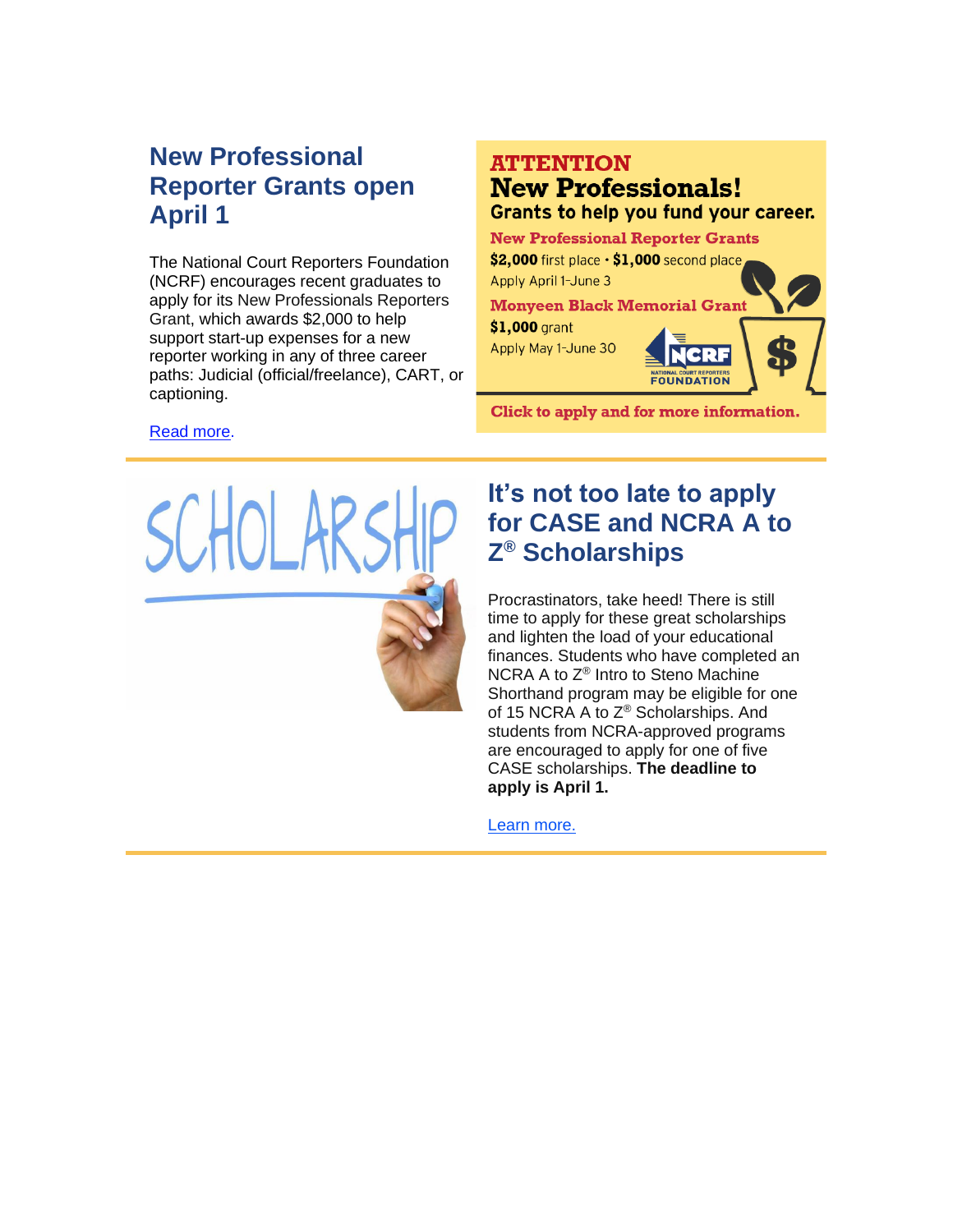### **NCRF announces new Stenograph Milton H. Wright Scholarship winner**

The National Court Reporters Foundation (NCRF) is pleased to announce that Carmen James, a student at the College of Court Reporting in Valparaiso, Ind., is the 2022 winner of the Stenograph Milton H. Wright Memorial Scholarship. The scholarship is offered to students from NCRA-approved court reporter education programs who have completed the NCRA A to Z® Intro to Steno Machine Shorthand program.



#### [Read more.](https://www.thejcr.com/2022/02/27/ncrf-announces-new-stenograph-milton-h-wright-scholarship-winner/)

# *Up-to-Speed* **asks ...**

What is your steno goal for 2022?

- 64.7% Practice, practice, practice
- 32.4% Work on my certification
- 2.9% Transcribe every test
- 0% Find a mentor through the NCRA Virtual Mentor Program
- 0% Something else

Are you planning to attend the 2022 NCRA Conference & Expo in Orlando, Fla., July 21- 24?

| Yes. I can't wait to register!      |  |
|-------------------------------------|--|
| I'm thinking about it.              |  |
| I hope to if I can work it out.     |  |
| I haven't decided yet.              |  |
| No. I won't be attending this year. |  |